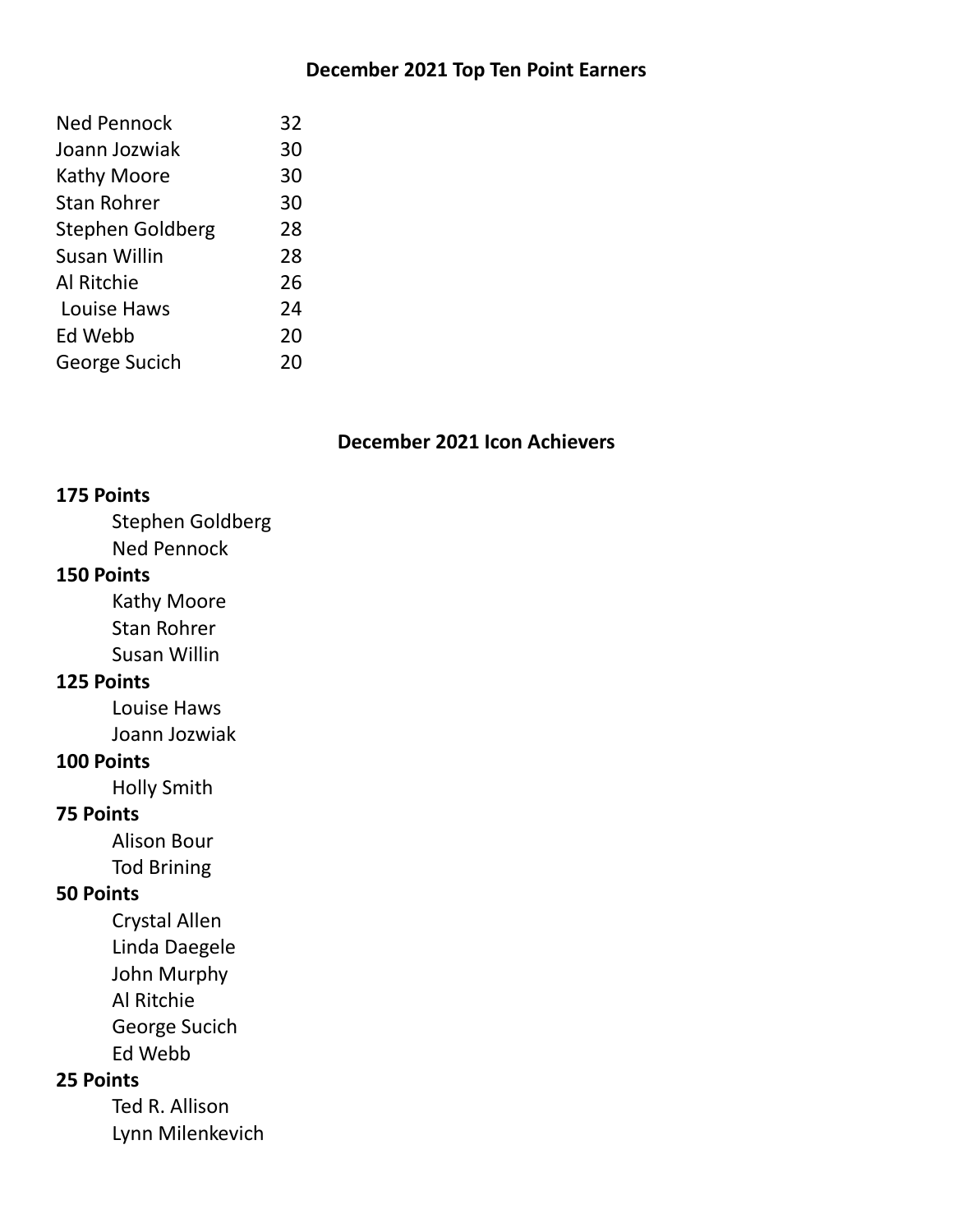# **DECEMBER 2021 PRINT RESULTS**

### **Printed Color Standard Open**

| 1st | Stephen Goldberg | Queen of the Jungle   |
|-----|------------------|-----------------------|
| 2nd | Stephen Goldberg | Old France            |
|     | Al Ritchie       | In the Wind           |
| 3rd | Ted R. Allison   | <b>Harbor Sunset</b>  |
|     | Ted R. Allison   | Marblehead Water Lily |

#### **Printed Color Standard Theme**

| 1st | Ned Pennock    | Tis the Season for Tomatoes |
|-----|----------------|-----------------------------|
|     | Stan Rohrer    | Carillon Tree-Looking Up    |
| 2nd | Al Ritchie     | Merry Christmas             |
| 3rd | Ted R. Allison | <b>Holiday Reflections</b>  |
| HM. | Ten R. Allison | Christmas Jellyfish         |
|     |                |                             |

## **Printed Color Unlimited Editing Open**

| 1 <sup>st</sup> | Louise Haws      | <b>Waiting for Dinner</b> |
|-----------------|------------------|---------------------------|
| 2 <sub>nd</sub> | Stephen Goldberg | The Grand Canal           |
| 3 <sup>rd</sup> | Stephen Goldberg | Rice Paddy-in Oil         |
|                 | Louise Haws      | Concentrating             |

#### **Printed Color Unlimited Editing Theme**

| 1 <sup>st</sup> | Stan Rohrer | Carillon Tree Path            |
|-----------------|-------------|-------------------------------|
| 2 <sup>nd</sup> | Stan Rohrer | <b>Carillon Park Building</b> |

# **Printed Monochrome Unlimited Editing Open**

| 1st | Ned Pennock | Masquerading Mama Spoon |
|-----|-------------|-------------------------|
| 2nd | Louise Haws | In the Cove             |
| 3rd | Stan Rohrer | <b>Weeping Angel</b>    |